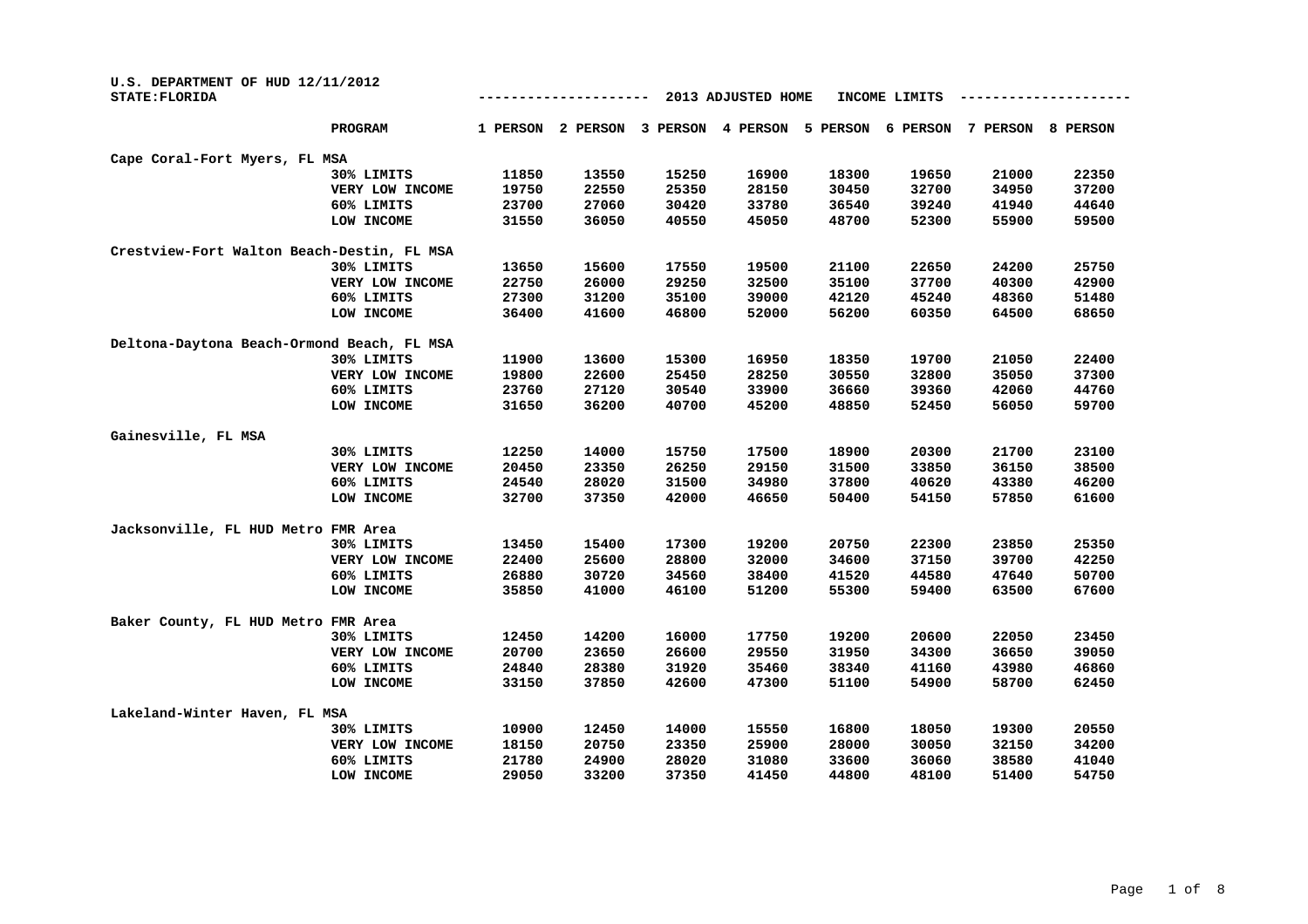| U.S. DEPARTMENT OF HUD 12/11/2012<br>STATE: FLORIDA |                 |          |          |          | 2013 ADJUSTED HOME |          | INCOME LIMITS |          |          |
|-----------------------------------------------------|-----------------|----------|----------|----------|--------------------|----------|---------------|----------|----------|
|                                                     | PROGRAM         | 1 PERSON | 2 PERSON | 3 PERSON | 4 PERSON           | 5 PERSON | 6 PERSON      | 7 PERSON | 8 PERSON |
| Fort Lauderdale, FL HUD Metro FMR Area              |                 |          |          |          |                    |          |               |          |          |
|                                                     | 30% LIMITS      | 14350    | 16400    | 18450    | 20450              | 22100    | 23750         | 25400    | 27000    |
|                                                     | VERY LOW INCOME | 23850    | 27250    | 30650    | 34050              | 36800    | 39500         | 42250    | 44950    |
|                                                     | 60% LIMITS      | 28620    | 32700    | 36780    | 40860              | 44160    | 47400         | 50700    | 53940    |
|                                                     | LOW INCOME      | 38150    | 43600    | 49050    | 54500              | 58900    | 63250         | 67600    | 71950    |
| Miami-Miami Beach-Kendall, FL HUD Metro FMR Area    |                 |          |          |          |                    |          |               |          |          |
|                                                     | 30% LIMITS      | 13750    | 15700    | 17650    | 19600              | 21200    | 22750         | 24350    | 25900    |
|                                                     | VERY LOW INCOME | 22900    | 26200    | 29450    | 32700              | 35350    | 37950         | 40550    | 43200    |
|                                                     | 60% LIMITS      | 27480    | 31440    | 35340    | 39240              | 42420    | 45540         | 48660    | 51840    |
|                                                     | LOW INCOME      | 36650    | 41850    | 47100    | 52300              | 56500    | 60700         | 64900    | 69050    |
| West Palm Beach-Boca Raton, FL HUD Metro FMR Area   |                 |          |          |          |                    |          |               |          |          |
|                                                     | 30% LIMITS      | 14450    | 16500    | 18550    | 20600              | 22250    | 23900         | 25550    | 27200    |
|                                                     | VERY LOW INCOME | 24050    | 27500    | 30950    | 34350              | 37100    | 39850         | 42600    | 45350    |
|                                                     | 60% LIMITS      | 28860    | 33000    | 37140    | 41220              | 44520    | 47820         | 51120    | 54420    |
|                                                     | LOW INCOME      | 38550    | 44050    | 49550    | 55050              | 59500    | 63900         | 68300    | 72700    |
| Naples-Marco Island, FL MSA                         |                 |          |          |          |                    |          |               |          |          |
|                                                     | 30% LIMITS      | 14550    | 16600    | 18700    | 20750              | 22450    | 24100         | 25750    | 27400    |
|                                                     | VERY LOW INCOME | 24250    | 27700    | 31150    | 34600              | 37400    | 40150         | 42950    | 45700    |
|                                                     | 60% LIMITS      | 29100    | 33240    | 37380    | 41520              | 44880    | 48180         | 51540    | 54840    |
|                                                     | LOW INCOME      | 38750    | 44300    | 49850    | 55350              | 59800    | 64250         | 68650    | 73100    |
| North Port-Bradenton-Sarasota, FL MSA               |                 |          |          |          |                    |          |               |          |          |
|                                                     | 30% LIMITS      | 12600    | 14400    | 16200    | 17950              | 19400    | 20850         | 22300    | 23700    |
|                                                     | VERY LOW INCOME | 21000    | 24000    | 27000    | 29950              | 32350    | 34750         | 37150    | 39550    |
|                                                     | 60% LIMITS      | 25200    | 28800    | 32400    | 35940              | 38820    | 41700         | 44580    | 47460    |
|                                                     | LOW INCOME      | 33550    | 38350    | 43150    | 47900              | 51750    | 55600         | 59400    | 63250    |
| Ocala, FL MSA                                       |                 |          |          |          |                    |          |               |          |          |
|                                                     | 30% LIMITS      | 10100    | 11550    | 13000    | 14400              | 15600    | 16750         | 17900    | 19050    |
|                                                     | VERY LOW INCOME | 16800    | 19200    | 21600    | 24000              | 25950    | 27850         | 29800    | 31700    |
|                                                     | 60% LIMITS      | 20160    | 23040    | 25920    | 28800              | 31140    | 33420         | 35760    | 38040    |
|                                                     | LOW INCOME      | 26900    | 30750    | 34600    | 38400              | 41500    | 44550         | 47650    | 50700    |
| Orlando-Kissimmee-Sanford, FL MSA                   |                 |          |          |          |                    |          |               |          |          |
|                                                     | 30% LIMITS      | 12300    | 14050    | 15800    | 17550              | 19000    | 20400         | 21800    | 23200    |
|                                                     | VERY LOW INCOME | 20500    | 23400    | 26350    | 29250              | 31600    | 33950         | 36300    | 38650    |
|                                                     | 60% LIMITS      | 24600    | 28080    | 31620    | 35100              | 37920    | 40740         | 43560    | 46380    |
|                                                     | LOW INCOME      | 32800    | 37450    | 42150    | 46800              | 50550    | 54300         | 58050    | 61800    |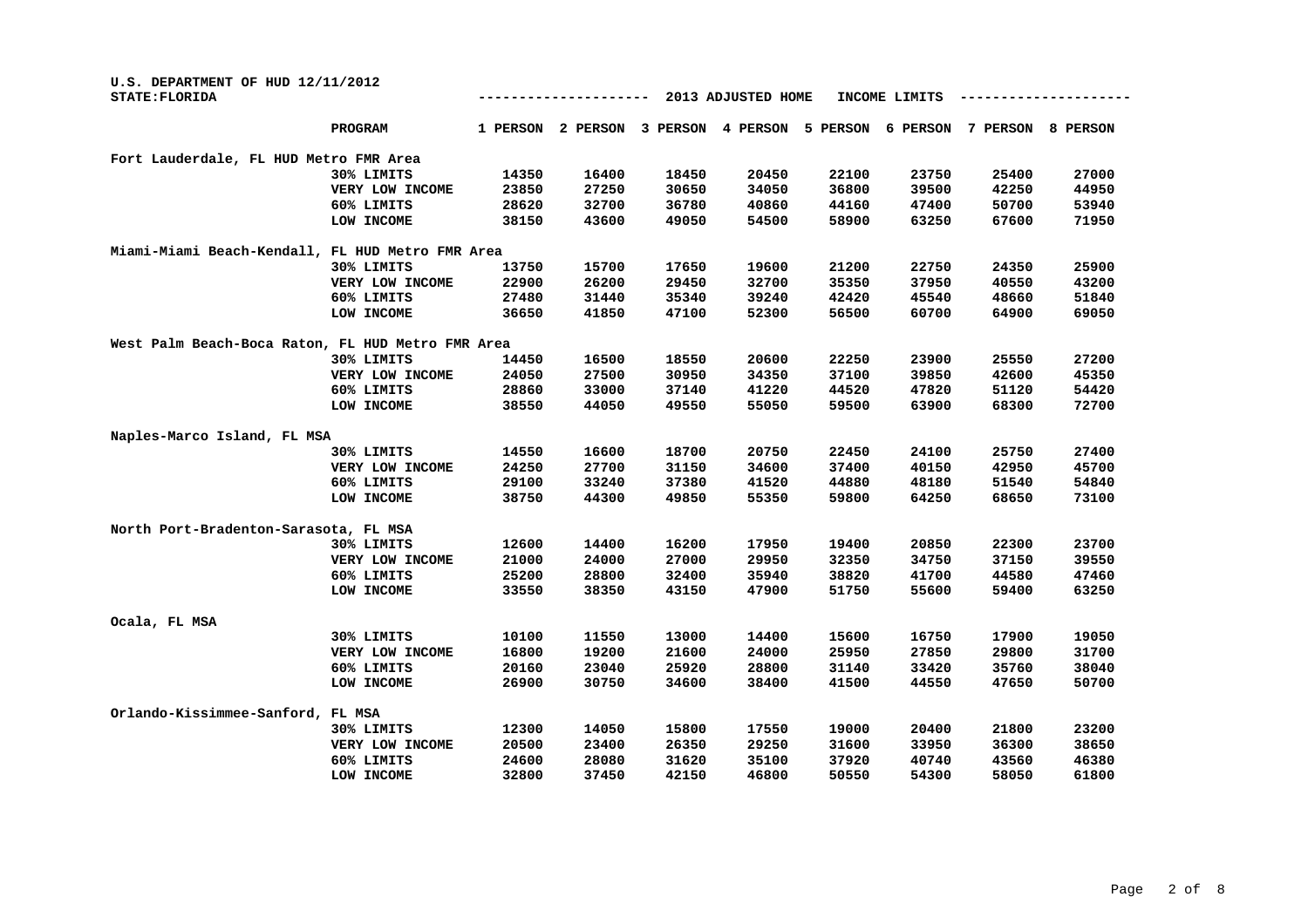| U.S. DEPARTMENT OF HUD 12/11/2012<br><b>STATE: FLORIDA</b> |                 |          |          |          | 2013 ADJUSTED HOME |          | INCOME LIMITS |          |          |
|------------------------------------------------------------|-----------------|----------|----------|----------|--------------------|----------|---------------|----------|----------|
|                                                            | <b>PROGRAM</b>  | 1 PERSON | 2 PERSON | 3 PERSON | 4 PERSON           | 5 PERSON | 6 PERSON      | 7 PERSON | 8 PERSON |
| Palm Bay-Melbourne-Titusville, FL MSA                      |                 |          |          |          |                    |          |               |          |          |
|                                                            | 30% LIMITS      | 12950    | 14800    | 16650    | 18450              | 19950    | 21450         | 22900    | 24400    |
|                                                            | VERY LOW INCOME | 21550    | 24600    | 27700    | 30750              | 33250    | 35700         | 38150    | 40600    |
|                                                            | 60% LIMITS      | 25860    | 29520    | 33240    | 36900              | 39900    | 42840         | 45780    | 48720    |
|                                                            | LOW INCOME      | 34450    | 39400    | 44300    | 49200              | 53150    | 57100         | 61050    | 64950    |
| Palm Coast, FL MSA                                         |                 |          |          |          |                    |          |               |          |          |
|                                                            | 30% LIMITS      | 12700    | 14500    | 16300    | 18100              | 19550    | 21000         | 22450    | 23900    |
|                                                            | VERY LOW INCOME | 21150    | 24150    | 27150    | 30150              | 32600    | 35000         | 37400    | 39800    |
|                                                            | 60% LIMITS      | 25380    | 28980    | 32580    | 36180              | 39120    | 42000         | 44880    | 47760    |
|                                                            | LOW INCOME      | 33800    | 38600    | 43450    | 48250              | 52150    | 56000         | 59850    | 63700    |
| Panama City-Lynn Haven-Panama City Beach, FL MSA           |                 |          |          |          |                    |          |               |          |          |
|                                                            | 30% LIMITS      | 12150    | 13900    | 15650    | 17350              | 18750    | 20150         | 21550    | 22950    |
|                                                            | VERY LOW INCOME | 20250    | 23150    | 26050    | 28900              | 31250    | 33550         | 35850    | 38150    |
|                                                            | 60% LIMITS      | 24300    | 27780    | 31260    | 34680              | 37500    | 40260         | 43020    | 45780    |
|                                                            | LOW INCOME      | 32400    | 37000    | 41650    | 46250              | 49950    | 53650         | 57350    | 61050    |
| Pensacola-Ferry Pass-Brent, FL MSA                         |                 |          |          |          |                    |          |               |          |          |
|                                                            | 30% LIMITS      | 12150    | 13850    | 15600    | 17300              | 18700    | 20100         | 21500    | 22850    |
|                                                            | VERY LOW INCOME | 20200    | 23100    | 26000    | 28850              | 31200    | 33500         | 35800    | 38100    |
|                                                            | 60% LIMITS      | 24240    | 27720    | 31200    | 34620              | 37440    | 40200         | 42960    | 45720    |
|                                                            | LOW INCOME      | 32350    | 36950    | 41550    | 46150              | 49850    | 53550         | 57250    | 60950    |
| Port St. Lucie, FL MSA                                     |                 |          |          |          |                    |          |               |          |          |
|                                                            | 30% LIMITS      | 11550    | 13200    | 14850    | 16450              | 17800    | 19100         | 20400    | 21750    |
|                                                            | VERY LOW INCOME | 19200    | 21950    | 24700    | 27400              | 29600    | 31800         | 34000    | 36200    |
|                                                            | 60% LIMITS      | 23040    | 26340    | 29640    | 32880              | 35520    | 38160         | 40800    | 43440    |
|                                                            | LOW INCOME      | 30700    | 35100    | 39500    | 43850              | 47400    | 50900         | 54400    | 57900    |
| Punta Gorda, FL MSA                                        |                 |          |          |          |                    |          |               |          |          |
|                                                            | 30% LIMITS      | 11200    | 12800    | 14400    | 15950              | 17250    | 18550         | 19800    | 21100    |
|                                                            | VERY LOW INCOME | 18600    | 21250    | 23900    | 26550              | 28700    | 30800         | 32950    | 35050    |
|                                                            | 60% LIMITS      | 22320    | 25500    | 28680    | 31860              | 34440    | 36960         | 39540    | 42060    |
|                                                            | LOW INCOME      | 29750    | 34000    | 38250    | 42500              | 45900    | 49300         | 52700    | 56100    |
| Sebastian-Vero Beach, FL MSA                               |                 |          |          |          |                    |          |               |          |          |
|                                                            | 30% LIMITS      | 11900    | 13600    | 15300    | 16950              | 18350    | 19700         | 21050    | 22400    |
|                                                            | VERY LOW INCOME | 19800    | 22600    | 25450    | 28250              | 30550    | 32800         | 35050    | 37300    |
|                                                            | 60% LIMITS      | 23760    | 27120    | 30540    | 33900              | 36660    | 39360         | 42060    | 44760    |
|                                                            | LOW INCOME      | 31650    | 36200    | 40700    | 45200              | 48850    | 52450         | 56050    | 59700    |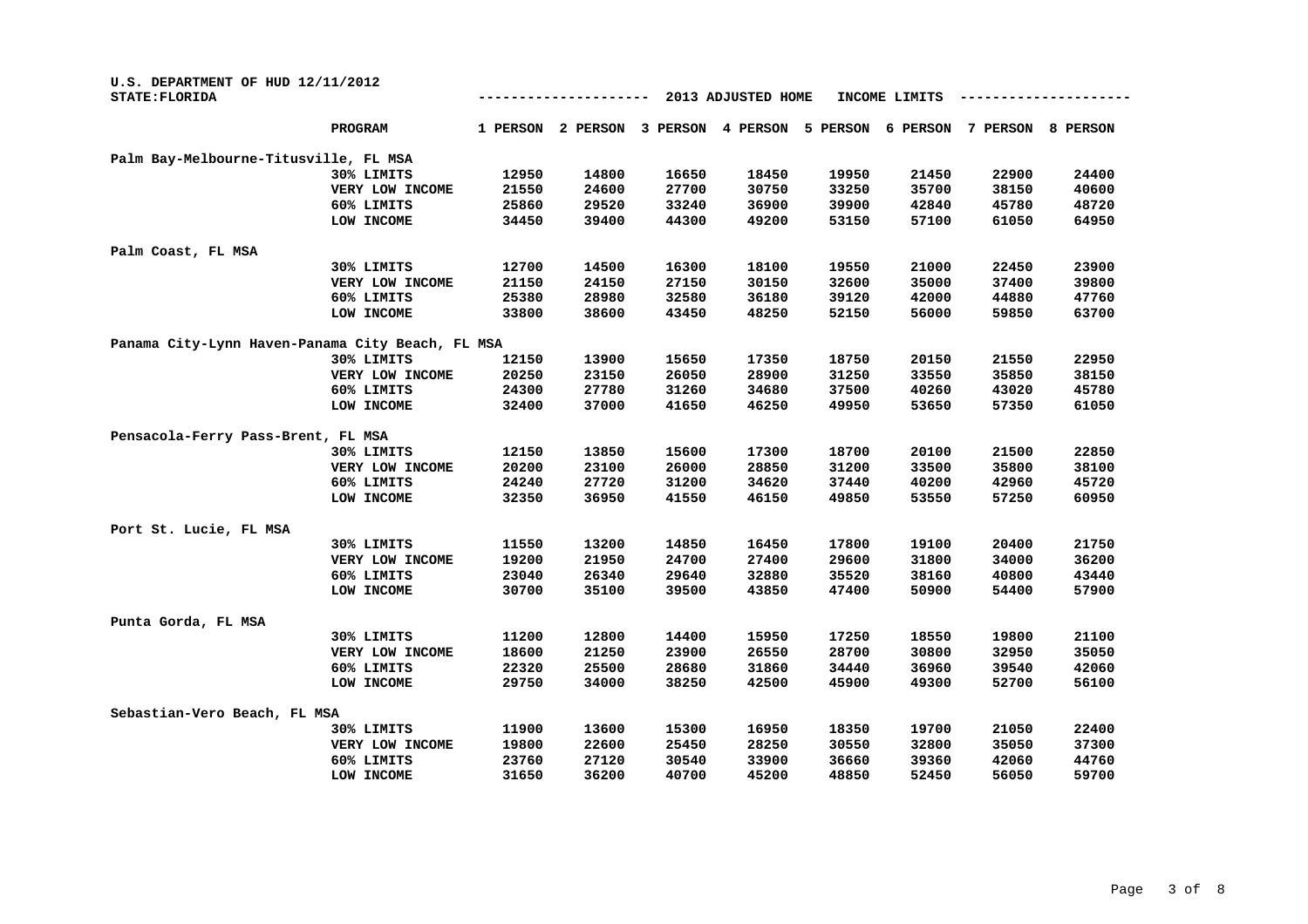| U.S. DEPARTMENT OF HUD 12/11/2012<br>STATE: FLORIDA |                 |          |          |          |          |          |          |          |          |
|-----------------------------------------------------|-----------------|----------|----------|----------|----------|----------|----------|----------|----------|
|                                                     | <b>PROGRAM</b>  | 1 PERSON | 2 PERSON | 3 PERSON | 4 PERSON | 5 PERSON | 6 PERSON | 7 PERSON | 8 PERSON |
| Tallahassee, FL HUD Metro FMR Area                  |                 |          |          |          |          |          |          |          |          |
|                                                     | 30% LIMITS      | 12850    | 14700    | 16550    | 18350    | 19850    | 21300    | 22800    | 24250    |
|                                                     | VERY LOW INCOME | 21400    | 24450    | 27500    | 30550    | 33000    | 35450    | 37900    | 40350    |
|                                                     | 60% LIMITS      | 25680    | 29340    | 33000    | 36660    | 39600    | 42540    | 45480    | 48420    |
|                                                     | LOW INCOME      | 34250    | 39150    | 44050    | 48900    | 52850    | 56750    | 60650    | 64550    |
| Wakulla County, FL HUD Metro FMR Area               |                 |          |          |          |          |          |          |          |          |
|                                                     | 30% LIMITS      | 13850    | 15800    | 17800    | 19750    | 21350    | 22950    | 24500    | 26100    |
|                                                     | VERY LOW INCOME | 23050    | 26350    | 29650    | 32900    | 35550    | 38200    | 40800    | 43450    |
|                                                     | 60% LIMITS      | 27660    | 31620    | 35580    | 39480    | 42660    | 45840    | 48960    | 52140    |
|                                                     | LOW INCOME      | 36900    | 42150    | 47400    | 52650    | 56900    | 61100    | 65300    | 69500    |
| Tampa-St. Petersburg-Clearwater, FL MSA             |                 |          |          |          |          |          |          |          |          |
|                                                     | 30% LIMITS      | 11950    | 13650    | 15350    | 17050    | 18450    | 19800    | 21150    | 22550    |
|                                                     | VERY LOW INCOME | 19900    | 22750    | 25600    | 28400    | 30700    | 32950    | 35250    | 37500    |
|                                                     | 60% LIMITS      | 23880    | 27300    | 30720    | 34080    | 36840    | 39540    | 42300    | 45000    |
|                                                     | LOW INCOME      | 31850    | 36400    | 40950    | 45450    | 49100    | 52750    | 56400    | 60000    |
|                                                     |                 |          |          |          |          |          |          |          |          |
| Bradford County, FL                                 |                 |          |          |          |          |          |          |          |          |
|                                                     | 30% LIMITS      | 10650    | 12200    | 13700    | 15200    | 16450    | 17650    | 18850    | 20100    |
|                                                     | VERY LOW INCOME | 17750    | 20250    | 22800    | 25300    | 27350    | 29350    | 31400    | 33400    |
|                                                     | 60% LIMITS      | 21300    | 24300    | 27360    | 30360    | 32820    | 35220    | 37680    | 40080    |
|                                                     | LOW INCOME      | 28350    | 32400    | 36450    | 40500    | 43750    | 47000    | 50250    | 53500    |
| Calhoun County, FL                                  |                 |          |          |          |          |          |          |          |          |
|                                                     | 30% LIMITS      | 10100    | 11550    | 13000    | 14400    | 15600    | 16750    | 17900    | 19050    |
|                                                     | VERY LOW INCOME | 16800    | 19200    | 21600    | 24000    | 25950    | 27850    | 29800    | 31700    |
|                                                     | 60% LIMITS      | 20160    | 23040    | 25920    | 28800    | 31140    | 33420    | 35760    | 38040    |
|                                                     | LOW INCOME      | 26900    | 30750    | 34600    | 38400    | 41500    | 44550    | 47650    | 50700    |
| Citrus County, FL                                   |                 |          |          |          |          |          |          |          |          |
|                                                     | 30% LIMITS      | 10100    | 11550    | 13000    | 14400    | 15600    | 16750    | 17900    | 19050    |
|                                                     | VERY LOW INCOME | 16800    | 19200    | 21600    | 24000    | 25950    | 27850    | 29800    | 31700    |
|                                                     | 60% LIMITS      | 20160    | 23040    | 25920    | 28800    | 31140    | 33420    | 35760    | 38040    |
|                                                     | LOW INCOME      | 26900    | 30750    | 34600    | 38400    | 41500    | 44550    | 47650    | 50700    |
| Columbia County, FL                                 |                 |          |          |          |          |          |          |          |          |
|                                                     | 30% LIMITS      | 10100    | 11550    | 13000    | 14400    | 15600    | 16750    | 17900    | 19050    |
|                                                     | VERY LOW INCOME | 16800    | 19200    | 21600    | 24000    | 25950    | 27850    | 29800    | 31700    |
|                                                     | 60% LIMITS      | 20160    | 23040    | 25920    | 28800    | 31140    | 33420    | 35760    | 38040    |
|                                                     | LOW INCOME      | 26900    | 30750    | 34600    | 38400    | 41500    | 44550    | 47650    | 50700    |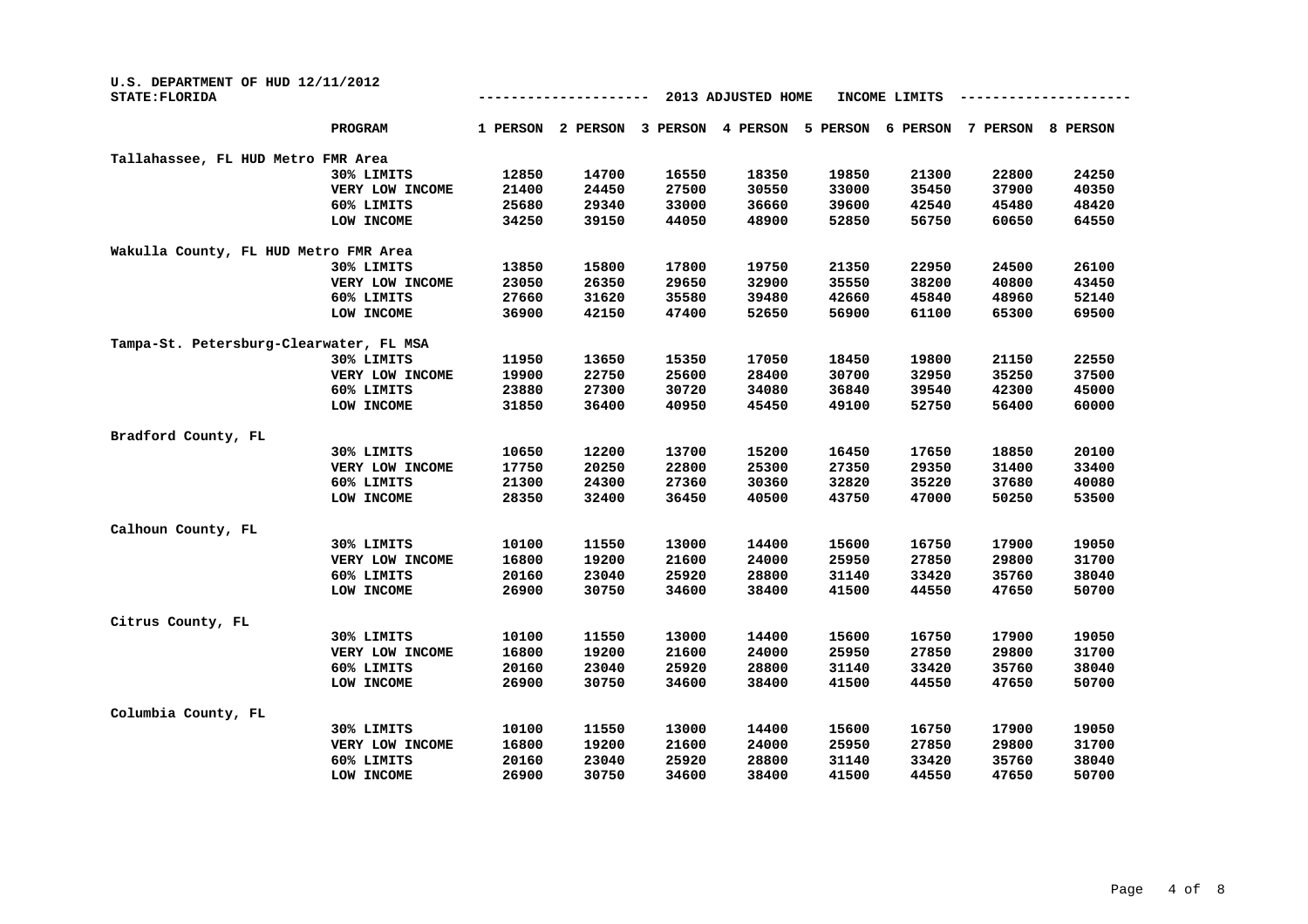| U.S. DEPARTMENT OF HUD 12/11/2012<br><b>STATE: FLORIDA</b> |                 |          |          |          | 2013 ADJUSTED HOME |          | INCOME LIMITS |          |          |
|------------------------------------------------------------|-----------------|----------|----------|----------|--------------------|----------|---------------|----------|----------|
|                                                            | <b>PROGRAM</b>  | 1 PERSON | 2 PERSON | 3 PERSON | 4 PERSON           | 5 PERSON | 6 PERSON      | 7 PERSON | 8 PERSON |
| DeSoto County, FL                                          |                 |          |          |          |                    |          |               |          |          |
|                                                            | 30% LIMITS      | 10100    | 11550    | 13000    | 14400              | 15600    | 16750         | 17900    | 19050    |
|                                                            | VERY LOW INCOME | 16800    | 19200    | 21600    | 24000              | 25950    | 27850         | 29800    | 31700    |
|                                                            | 60% LIMITS      | 20160    | 23040    | 25920    | 28800              | 31140    | 33420         | 35760    | 38040    |
|                                                            | LOW INCOME      | 26900    | 30750    | 34600    | 38400              | 41500    | 44550         | 47650    | 50700    |
| Dixie County, FL                                           |                 |          |          |          |                    |          |               |          |          |
|                                                            | 30% LIMITS      | 10100    | 11550    | 13000    | 14400              | 15600    | 16750         | 17900    | 19050    |
|                                                            | VERY LOW INCOME | 16800    | 19200    | 21600    | 24000              | 25950    | 27850         | 29800    | 31700    |
|                                                            | 60% LIMITS      | 20160    | 23040    | 25920    | 28800              | 31140    | 33420         | 35760    | 38040    |
|                                                            | LOW INCOME      | 26900    | 30750    | 34600    | 38400              | 41500    | 44550         | 47650    | 50700    |
| Franklin County, FL                                        |                 |          |          |          |                    |          |               |          |          |
|                                                            | 30% LIMITS      | 10300    | 11800    | 13250    | 14700              | 15900    | 17100         | 18250    | 19450    |
|                                                            | VERY LOW INCOME | 17150    | 19600    | 22050    | 24500              | 26500    | 28450         | 30400    | 32350    |
|                                                            | 60% LIMITS      | 20580    | 23520    | 26460    | 29400              | 31800    | 34140         | 36480    | 38820    |
|                                                            | LOW INCOME      | 27450    | 31400    | 35300    | 39200              | 42350    | 45500         | 48650    | 51750    |
| Glades County, FL                                          |                 |          |          |          |                    |          |               |          |          |
|                                                            | 30% LIMITS      | 10100    | 11550    | 13000    | 14400              | 15600    | 16750         | 17900    | 19050    |
|                                                            | VERY LOW INCOME | 16800    | 19200    | 21600    | 24000              | 25950    | 27850         | 29800    | 31700    |
|                                                            | 60% LIMITS      | 20160    | 23040    | 25920    | 28800              | 31140    | 33420         | 35760    | 38040    |
|                                                            | LOW INCOME      | 26900    | 30750    | 34600    | 38400              | 41500    | 44550         | 47650    | 50700    |
| Gulf County, FL                                            |                 |          |          |          |                    |          |               |          |          |
|                                                            | 30% LIMITS      | 10500    | 12000    | 13500    | 14950              | 16150    | 17350         | 18550    | 19750    |
|                                                            | VERY LOW INCOME | 17500    | 20000    | 22500    | 24950              | 26950    | 28950         | 30950    | 32950    |
|                                                            | 60% LIMITS      | 21000    | 24000    | 27000    | 29940              | 32340    | 34740         | 37140    | 39540    |
|                                                            | LOW INCOME      | 27950    | 31950    | 35950    | 39900              | 43100    | 46300         | 49500    | 52700    |
| Hamilton County, FL                                        |                 |          |          |          |                    |          |               |          |          |
|                                                            | 30% LIMITS      | 10150    | 11600    | 13050    | 14450              | 15650    | 16800         | 17950    | 19100    |
|                                                            | VERY LOW INCOME | 16850    | 19250    | 21650    | 24050              | 26000    | 27900         | 29850    | 31750    |
|                                                            | 60% LIMITS      | 20220    | 23100    | 25980    | 28860              | 31200    | 33480         | 35820    | 38100    |
|                                                            | LOW INCOME      | 26950    | 30800    | 34650    | 38500              | 41600    | 44700         | 47750    | 50850    |
| Hardee County, FL                                          |                 |          |          |          |                    |          |               |          |          |
|                                                            | 30% LIMITS      | 10100    | 11550    | 13000    | 14400              | 15600    | 16750         | 17900    | 19050    |
|                                                            | VERY LOW INCOME | 16800    | 19200    | 21600    | 24000              | 25950    | 27850         | 29800    | 31700    |
|                                                            | 60% LIMITS      | 20160    | 23040    | 25920    | 28800              | 31140    | 33420         | 35760    | 38040    |
|                                                            | LOW INCOME      | 26900    | 30750    | 34600    | 38400              | 41500    | 44550         | 47650    | 50700    |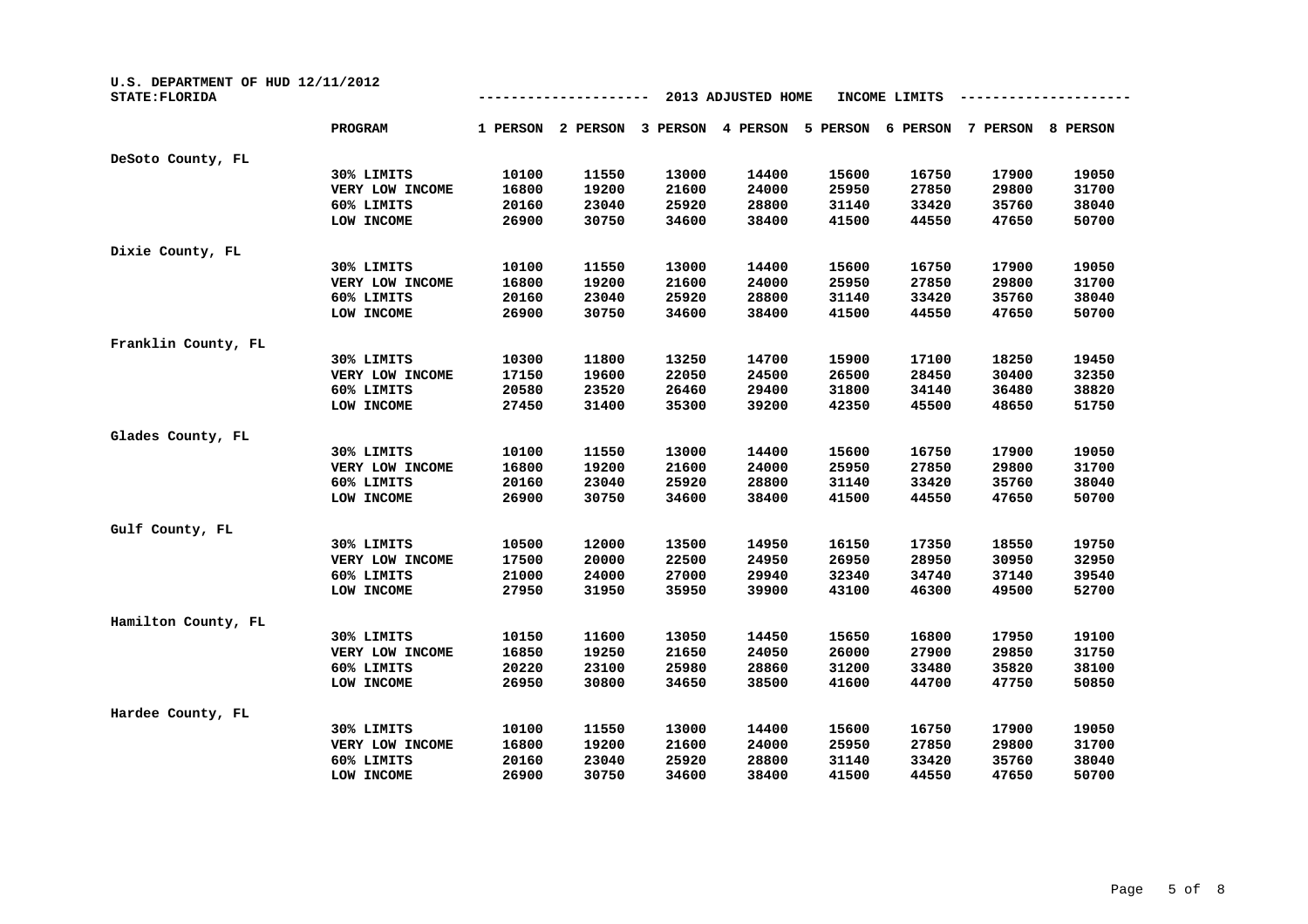| U.S. DEPARTMENT OF HUD 12/11/2012<br><b>STATE: FLORIDA</b> |                 |          |          | INCOME LIMITS |          |          |          |          |          |
|------------------------------------------------------------|-----------------|----------|----------|---------------|----------|----------|----------|----------|----------|
|                                                            | PROGRAM         | 1 PERSON | 2 PERSON | 3 PERSON      | 4 PERSON | 5 PERSON | 6 PERSON | 7 PERSON | 8 PERSON |
| Hendry County, FL                                          |                 |          |          |               |          |          |          |          |          |
|                                                            | 30% LIMITS      | 10100    | 11550    | 13000         | 14400    | 15600    | 16750    | 17900    | 19050    |
|                                                            | VERY LOW INCOME | 16800    | 19200    | 21600         | 24000    | 25950    | 27850    | 29800    | 31700    |
|                                                            | 60% LIMITS      | 20160    | 23040    | 25920         | 28800    | 31140    | 33420    | 35760    | 38040    |
|                                                            | LOW INCOME      | 26900    | 30750    | 34600         | 38400    | 41500    | 44550    | 47650    | 50700    |
| Highlands County, FL                                       |                 |          |          |               |          |          |          |          |          |
|                                                            | 30% LIMITS      | 10100    | 11550    | 13000         | 14400    | 15600    | 16750    | 17900    | 19050    |
|                                                            | VERY LOW INCOME | 16800    | 19200    | 21600         | 24000    | 25950    | 27850    | 29800    | 31700    |
|                                                            | 60% LIMITS      | 20160    | 23040    | 25920         | 28800    | 31140    | 33420    | 35760    | 38040    |
|                                                            | LOW INCOME      | 26900    | 30750    | 34600         | 38400    | 41500    | 44550    | 47650    | 50700    |
| Holmes County, FL                                          |                 |          |          |               |          |          |          |          |          |
|                                                            | 30% LIMITS      | 10100    | 11550    | 13000         | 14400    | 15600    | 16750    | 17900    | 19050    |
|                                                            | VERY LOW INCOME | 16800    | 19200    | 21600         | 24000    | 25950    | 27850    | 29800    | 31700    |
|                                                            | 60% LIMITS      | 20160    | 23040    | 25920         | 28800    | 31140    | 33420    | 35760    | 38040    |
|                                                            | LOW INCOME      | 26900    | 30750    | 34600         | 38400    | 41500    | 44550    | 47650    | 50700    |
| Jackson County, FL                                         |                 |          |          |               |          |          |          |          |          |
|                                                            | 30% LIMITS      | 10850    | 12400    | 13950         | 15450    | 16700    | 17950    | 19200    | 20400    |
|                                                            | VERY LOW INCOME | 18050    | 20600    | 23200         | 25750    | 27850    | 29900    | 31950    | 34000    |
|                                                            | 60% LIMITS      | 21660    | 24720    | 27840         | 30900    | 33420    | 35880    | 38340    | 40800    |
|                                                            | LOW INCOME      | 28850    | 33000    | 37100         | 41200    | 44500    | 47800    | 51100    | 54400    |
| Lafayette County, FL                                       |                 |          |          |               |          |          |          |          |          |
|                                                            | 30% LIMITS      | 11450    | 13050    | 14700         | 16300    | 17650    | 18950    | 20250    | 21550    |
|                                                            | VERY LOW INCOME | 19050    | 21800    | 24500         | 27200    | 29400    | 31600    | 33750    | 35950    |
|                                                            | 60% LIMITS      | 22860    | 26160    | 29400         | 32640    | 35280    | 37920    | 40500    | 43140    |
|                                                            | LOW INCOME      | 30450    | 34800    | 39150         | 43500    | 47000    | 50500    | 53950    | 57450    |
| Levy County, FL                                            |                 |          |          |               |          |          |          |          |          |
|                                                            | 30% LIMITS      | 10100    | 11550    | 13000         | 14400    | 15600    | 16750    | 17900    | 19050    |
|                                                            | VERY LOW INCOME | 16800    | 19200    | 21600         | 24000    | 25950    | 27850    | 29800    | 31700    |
|                                                            | 60% LIMITS      | 20160    | 23040    | 25920         | 28800    | 31140    | 33420    | 35760    | 38040    |
|                                                            | LOW INCOME      | 26900    | 30750    | 34600         | 38400    | 41500    | 44550    | 47650    | 50700    |
| Liberty County, FL                                         |                 |          |          |               |          |          |          |          |          |
|                                                            | 30% LIMITS      | 10900    | 12450    | 14000         | 15550    | 16800    | 18050    | 19300    | 20550    |
|                                                            | VERY LOW INCOME | 18150    | 20750    | 23350         | 25900    | 28000    | 30050    | 32150    | 34200    |
|                                                            | 60% LIMITS      | 21780    | 24900    | 28020         | 31080    | 33600    | 36060    | 38580    | 41040    |
|                                                            | LOW INCOME      | 29050    | 33200    | 37350         | 41450    | 44800    | 48100    | 51400    | 54750    |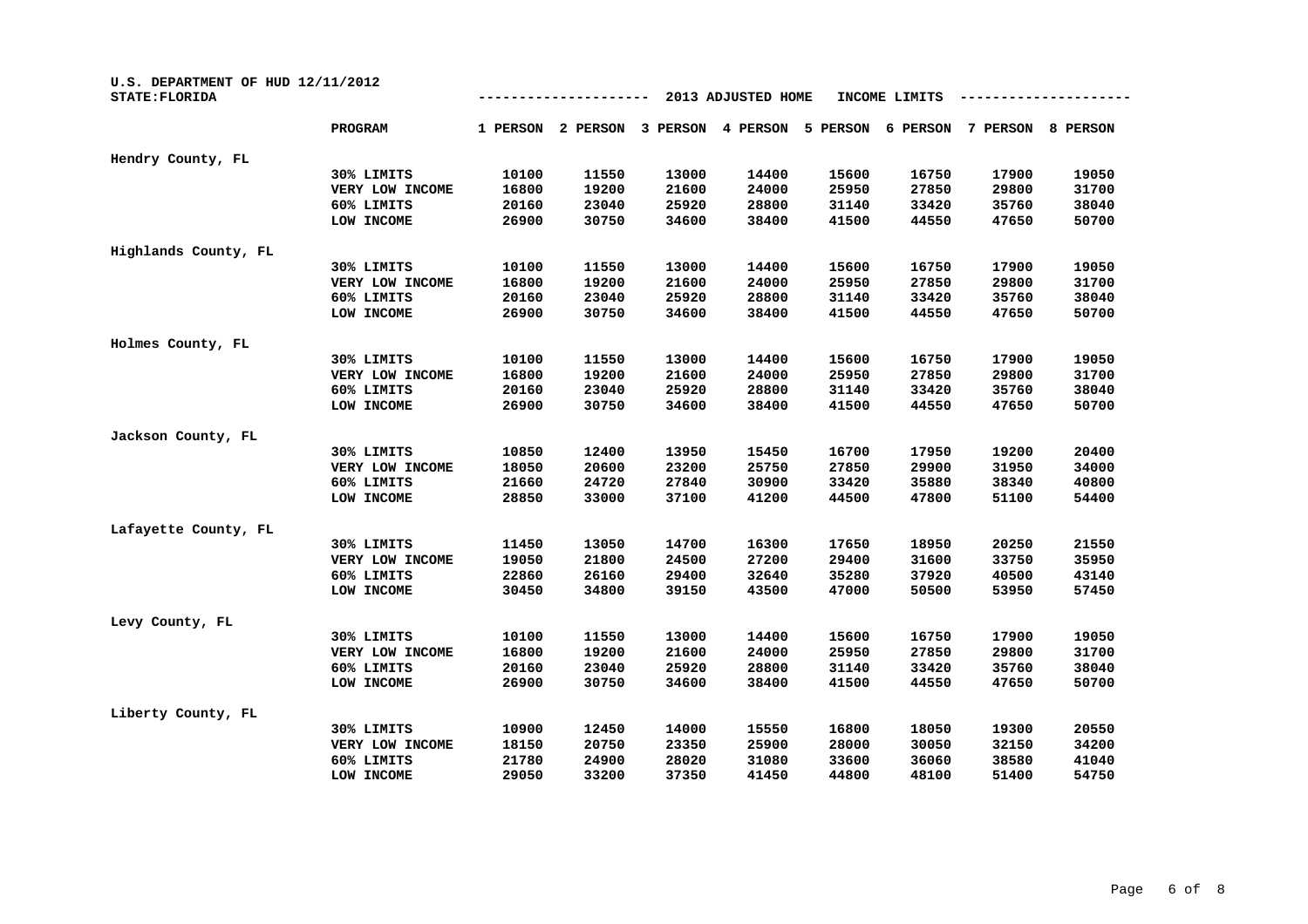| U.S. DEPARTMENT OF HUD 12/11/2012<br><b>STATE: FLORIDA</b> |                 |          |          | INCOME LIMITS |          |          |          |          |          |
|------------------------------------------------------------|-----------------|----------|----------|---------------|----------|----------|----------|----------|----------|
|                                                            | <b>PROGRAM</b>  | 1 PERSON | 2 PERSON | 3 PERSON      | 4 PERSON | 5 PERSON | 6 PERSON | 7 PERSON | 8 PERSON |
| Madison County, FL                                         |                 |          |          |               |          |          |          |          |          |
|                                                            | 30% LIMITS      | 10150    | 11600    | 13050         | 14450    | 15650    | 16800    | 17950    | 19100    |
|                                                            | VERY LOW INCOME | 16850    | 19250    | 21650         | 24050    | 26000    | 27900    | 29850    | 31750    |
|                                                            | 60% LIMITS      | 20220    | 23100    | 25980         | 28860    | 31200    | 33480    | 35820    | 38100    |
|                                                            | LOW INCOME      | 26950    | 30800    | 34650         | 38500    | 41600    | 44700    | 47750    | 50850    |
| Monroe County, FL                                          |                 |          |          |               |          |          |          |          |          |
|                                                            | 30% LIMITS      | 18200    | 20800    | 23400         | 26000    | 28100    | 30200    | 32250    | 34350    |
|                                                            | VERY LOW INCOME | 30350    | 34700    | 39050         | 43350    | 46850    | 50300    | 53800    | 57250    |
|                                                            | 60% LIMITS      | 36420    | 41640    | 46860         | 52020    | 56220    | 60360    | 64560    | 68700    |
|                                                            | LOW INCOME      | 48550    | 55500    | 62450         | 69350    | 74900    | 80450    | 86000    | 91550    |
| Okeechobee County, FL                                      |                 |          |          |               |          |          |          |          |          |
|                                                            | 30% LIMITS      | 10500    | 12000    | 13500         | 14950    | 16150    | 17350    | 18550    | 19750    |
|                                                            | VERY LOW INCOME | 17450    | 19950    | 22450         | 24900    | 26900    | 28900    | 30900    | 32900    |
|                                                            | 60% LIMITS      | 20940    | 23940    | 26940         | 29880    | 32280    | 34680    | 37080    | 39480    |
|                                                            | LOW INCOME      | 27900    | 31900    | 35900         | 39850    | 43050    | 46250    | 49450    | 52650    |
| Putnam County, FL                                          |                 |          |          |               |          |          |          |          |          |
|                                                            | 30% LIMITS      | 10100    | 11550    | 13000         | 14400    | 15600    | 16750    | 17900    | 19050    |
|                                                            | VERY LOW INCOME | 16800    | 19200    | 21600         | 24000    | 25950    | 27850    | 29800    | 31700    |
|                                                            | 60% LIMITS      | 20160    | 23040    | 25920         | 28800    | 31140    | 33420    | 35760    | 38040    |
|                                                            | LOW INCOME      | 26900    | 30750    | 34600         | 38400    | 41500    | 44550    | 47650    | 50700    |
| Sumter County, FL                                          |                 |          |          |               |          |          |          |          |          |
|                                                            | 30% LIMITS      | 11150    | 12750    | 14350         | 15900    | 17200    | 18450    | 19750    | 21000    |
|                                                            | VERY LOW INCOME | 18550    | 21200    | 23850         | 26500    | 28650    | 30750    | 32900    | 35000    |
|                                                            | 60% LIMITS      | 22260    | 25440    | 28620         | 31800    | 34380    | 36900    | 39480    | 42000    |
|                                                            | LOW INCOME      | 29700    | 33950    | 38200         | 42400    | 45800    | 49200    | 52600    | 56000    |
| Suwannee County, FL                                        |                 |          |          |               |          |          |          |          |          |
|                                                            | 30% LIMITS      | 10100    | 11550    | 13000         | 14400    | 15600    | 16750    | 17900    | 19050    |
|                                                            | VERY LOW INCOME | 16800    | 19200    | 21600         | 24000    | 25950    | 27850    | 29800    | 31700    |
|                                                            | 60% LIMITS      | 20160    | 23040    | 25920         | 28800    | 31140    | 33420    | 35760    | 38040    |
|                                                            | LOW INCOME      | 26900    | 30750    | 34600         | 38400    | 41500    | 44550    | 47650    | 50700    |
| Taylor County, FL                                          |                 |          |          |               |          |          |          |          |          |
|                                                            | 30% LIMITS      | 10300    | 11750    | 13200         | 14650    | 15850    | 17000    | 18200    | 19350    |
|                                                            | VERY LOW INCOME | 17150    | 19600    | 22050         | 24450    | 26450    | 28400    | 30350    | 32300    |
|                                                            | 60% LIMITS      | 20580    | 23520    | 26460         | 29340    | 31740    | 34080    | 36420    | 38760    |
|                                                            | LOW INCOME      | 27400    | 31300    | 35200         | 39100    | 42250    | 45400    | 48500    | 51650    |